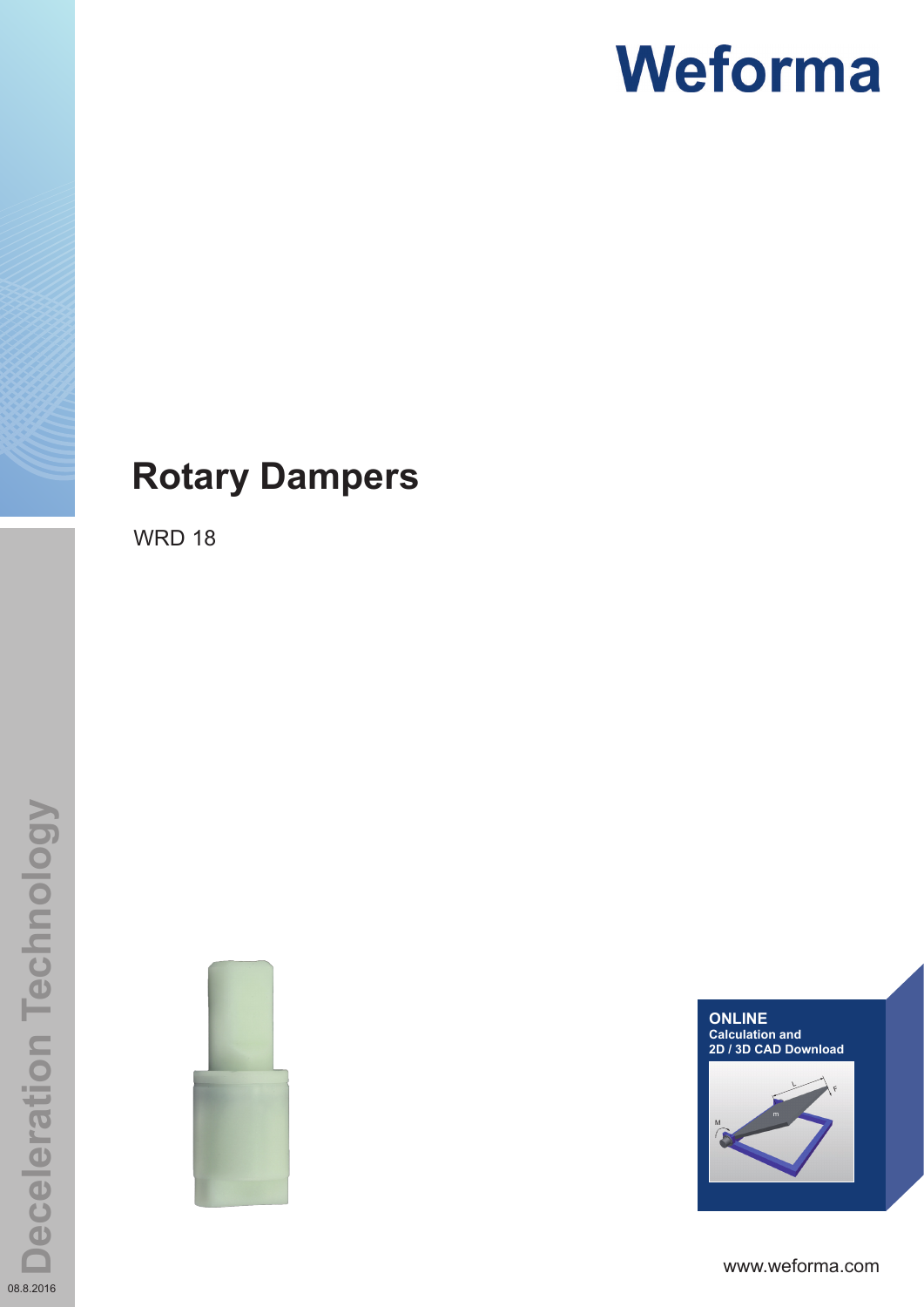### **Benefits**

#### **Applications:**

- Mechanical and plant engineering
- Vendingmachines, Counters
- Car industry and sanitary industry

#### **Material:**

- Plastic

#### **Temperaturbereich:**

- Standard: -5°C - +50°C

#### **Damping:**

- Controlled deceleration of rotary motion
- Torque up to 1,96 Nm
- clockwise or anti-clockwise

#### **RoHS-compliant:**

- Directive 2002/95/EG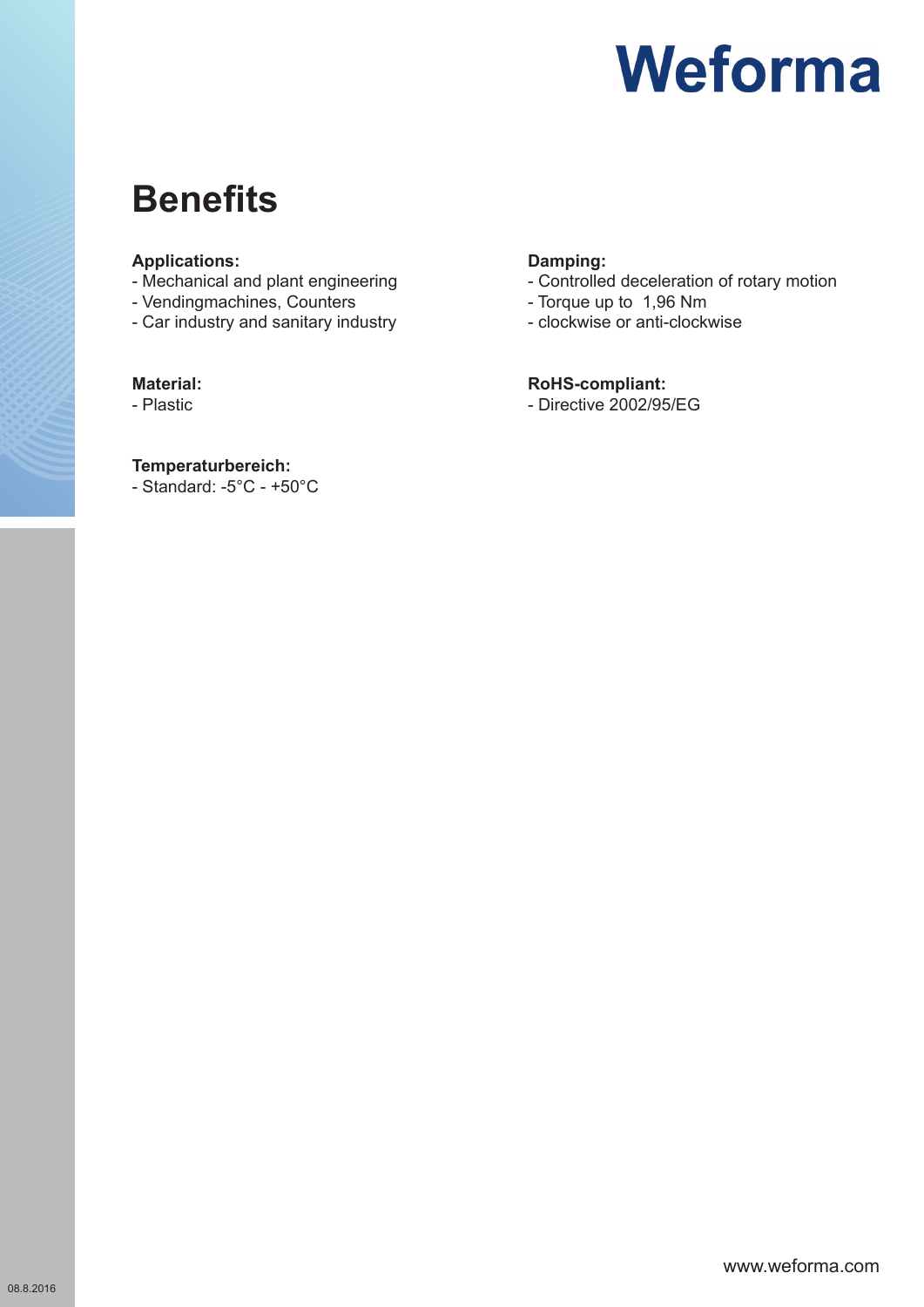

| $R$ (CW) <sup>*</sup> | $L$ (CCW)*   | $M^*$ (Nm) | Material*      |
|-----------------------|--------------|------------|----------------|
| WRD 18 - R10          | WRD 18 - L10 | 0.98       |                |
| WRD 18 - R15          | WRD 18 - L15 | 1,47       | <b>Plastic</b> |
| WRD 18 - R20          | WRD 18 - L20 | 1.96       |                |
| WRD 19 - R15          | WRD 19 - L15 | 1,47       | Alu die cast   |
| WRD 19 - R20          | WRD 19 - L20 | 1,96       |                |
| WRD 19 - R25          | WRD 19 - L25 | 2,45       |                |
| WRD 19 - R30          | WRD 19 - L30 | 2.94       |                |

#### **Damping time over the life time**



### **WRD 18 Closing time depending on temperature**



Angle: 110° Life time: 50.000

#### $Test:$ **Radialkräfte / Radial Force: 0**

Damping time: 15 sec/70° **Test:**  $23^{\circ}$ C ± 2<br>0 Radial force: 0 Temp: **Radialkräfte / Radial Force: 0**